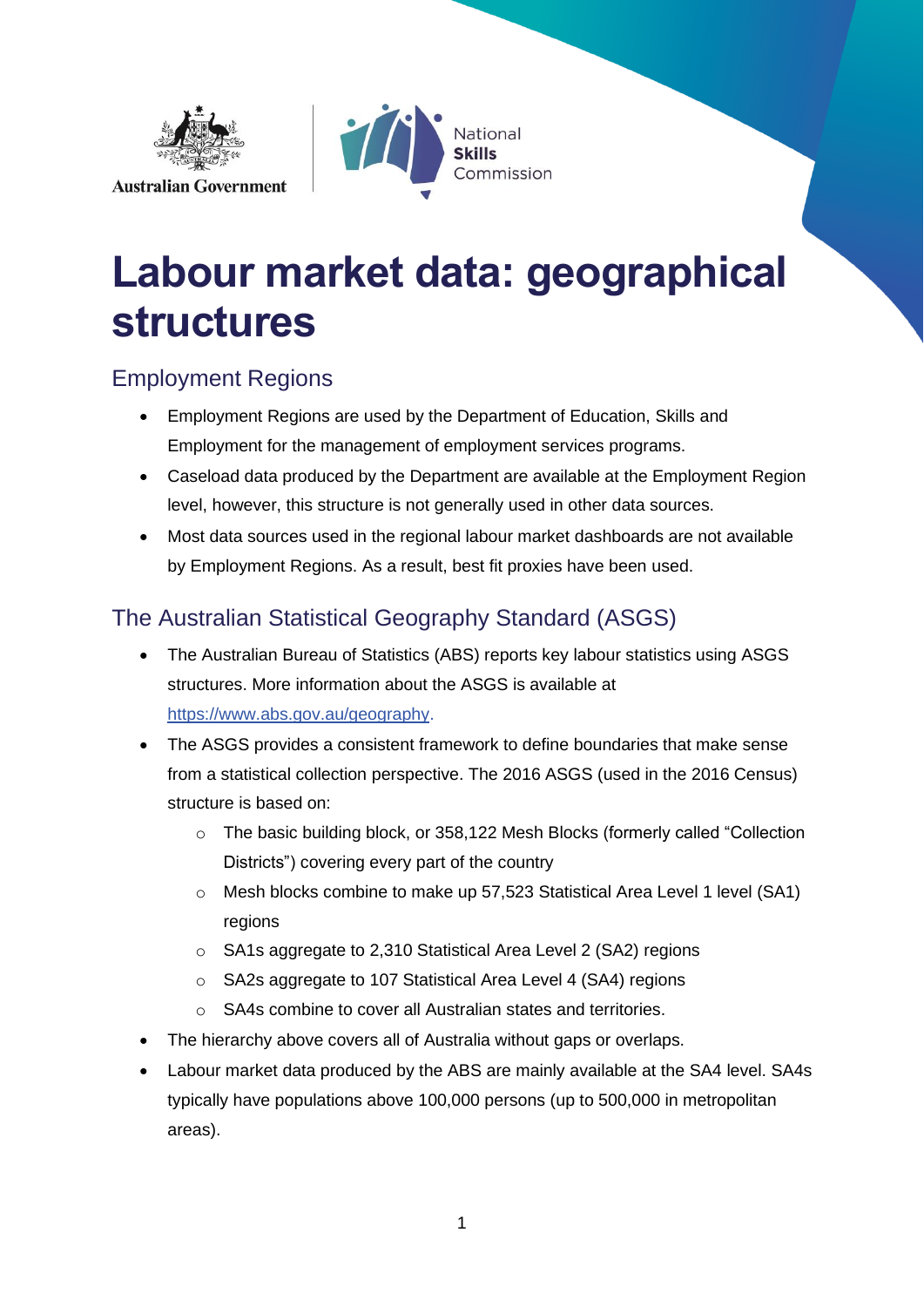• Correspondence tables for Employment Regions to SA4s are included as an attachment to this document (see [Attachment 1\)](#page-2-0).

#### Local Government Areas (LGAs)

- Local Government Areas (LGAs) approximate gazetted local government boundaries, as defined by state and territory local government departments. There are 562 LGAs in Australia.
- LGAs are not part of the core ASGS structure used in ABS statistics and therefore do not align neatly to any of the boundaries used in ABS statistics. Data available at this level are therefore limited.
- A list of correspondences is included in [Attachment 2.](#page-6-0)

#### Internet Vacancy Index (IVI) Regions

- The regional data in the Vacancy Report are based on 37 "best fit" regions across the three job boards (SEEK, CareerOne and Australian JobSearch) which contribute to the count of online vacancies.
- The best fit IVI proxy is used to represent each Employment Region.
	- o In most cases where the Employment Region is across multiple IVI Regions, the IVI Region with the highest proportion of the population is used as the proxy.
	- o Where an Employment Region includes a metropolitan IVI Region, that region has been used to proxy the Employment Region.
- A list of correspondences is included in [Attachment 3.](#page-14-0)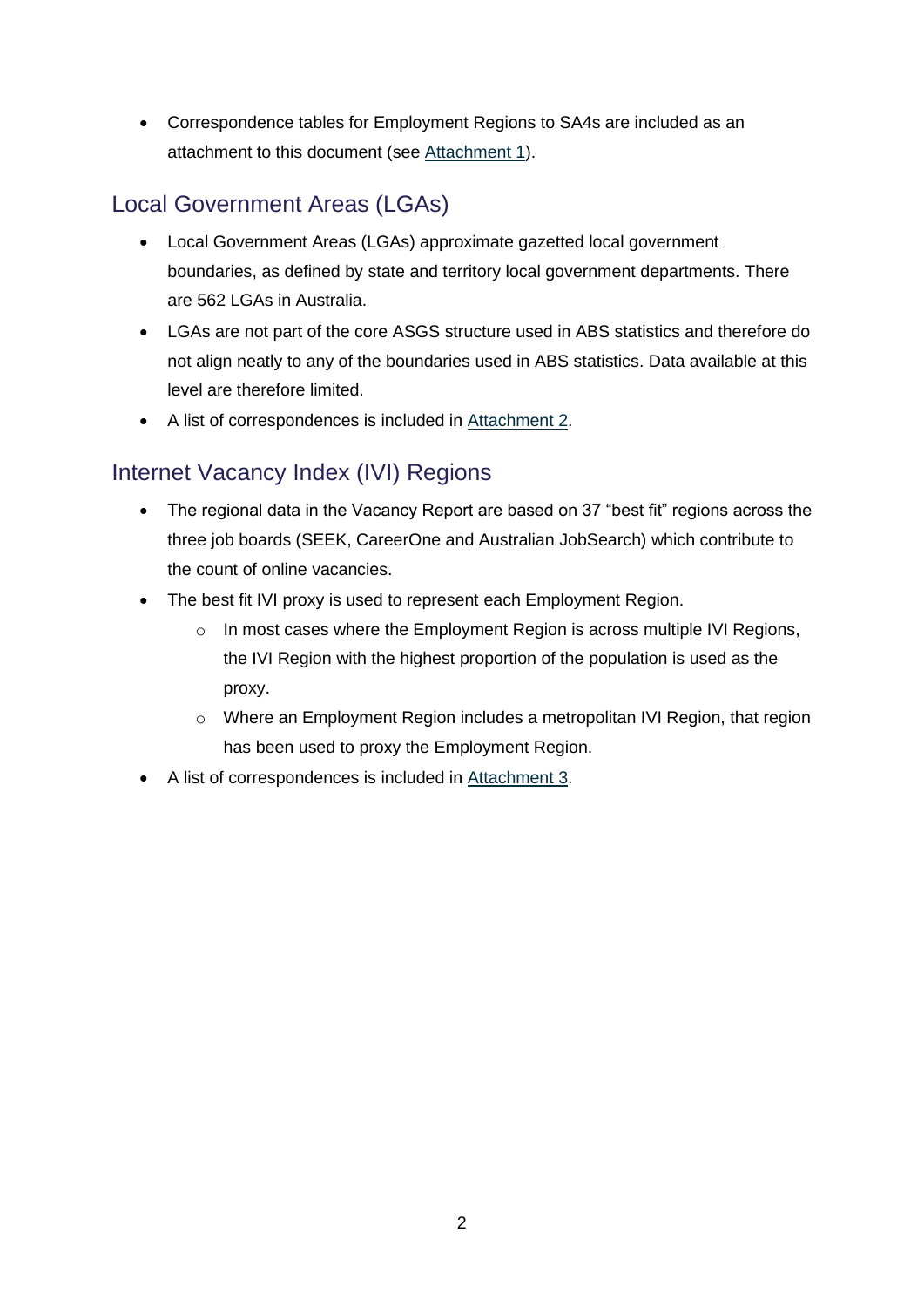#### <span id="page-2-0"></span>Attachment 1: Employment Regions to SA4

- The tables below use the ABS quality indicator to show the reliability of a correspondence. Descriptions of the ratings are included below, from the ABS:
	- o **Good** this correspondence or record will convert data overall to a high degree of accuracy and users can expect the converted data will reflect the actual characteristics of the geographic areas involved.
	- o **Acceptable** this correspondence or record will convert data to a reasonable degree of accuracy, though caution needs to be applied as the quality of the converted data will vary and may differ in parts from the actual characteristics of the geographic areas involved.
	- o **Poor**  there is a high likelihood the correspondence or record will not convert data accurately and that the converted data should be used with caution and may not reflect the actual characteristics of many of the geographic areas involved.

| <b>Employment Region</b><br><b>Name</b> | <b>SA4s used to proxy</b>                        | <b>ABS Quality</b><br><b>Indicator</b> |  |
|-----------------------------------------|--------------------------------------------------|----------------------------------------|--|
| <b>Central West</b>                     | <b>Central West</b>                              | Good                                   |  |
| Far West Orana                          | Far West and Orana                               | Good                                   |  |
| Hunter                                  | Hunter Valley (exc Newcastle)                    | Good                                   |  |
|                                         | Newcastle and Lake Macquarie                     |                                        |  |
| <b>Illawarra South Coast</b>            | Illawarra                                        | Good                                   |  |
|                                         | Southern Highlands and Shoalhaven                |                                        |  |
| <b>Mid North Coast</b>                  | <b>Coffs Harbour - Grafton</b>                   | Acceptable                             |  |
|                                         | <b>Mid North Coast</b>                           |                                        |  |
| Murray Riverina                         | Murray                                           |                                        |  |
|                                         | Riverina                                         | Acceptable                             |  |
| New England and North<br>West           | New England and North West                       | Good                                   |  |
| <b>North Coast</b>                      | <b>Coffs Harbour - Grafton</b>                   | Poor                                   |  |
|                                         | <b>Richmond - Tweed</b>                          |                                        |  |
|                                         | Sydney - City and Inner South                    |                                        |  |
|                                         | Sydney - Eastern Suburbs                         | Good                                   |  |
| <b>Sydney East Metro</b>                | Sydney - Inner South West                        |                                        |  |
|                                         | Sydney - Inner West                              |                                        |  |
|                                         | Sydney - Sutherland                              |                                        |  |
|                                         | Sydney - Blacktown                               |                                        |  |
| <b>Sydney Greater West</b>              | Sydney - Outer West and Blue<br><b>Mountains</b> | Good                                   |  |
|                                         | Sydney - Parramatta                              |                                        |  |
| Sydney North and West                   | <b>Central Coast</b>                             | Good                                   |  |

#### New South Wales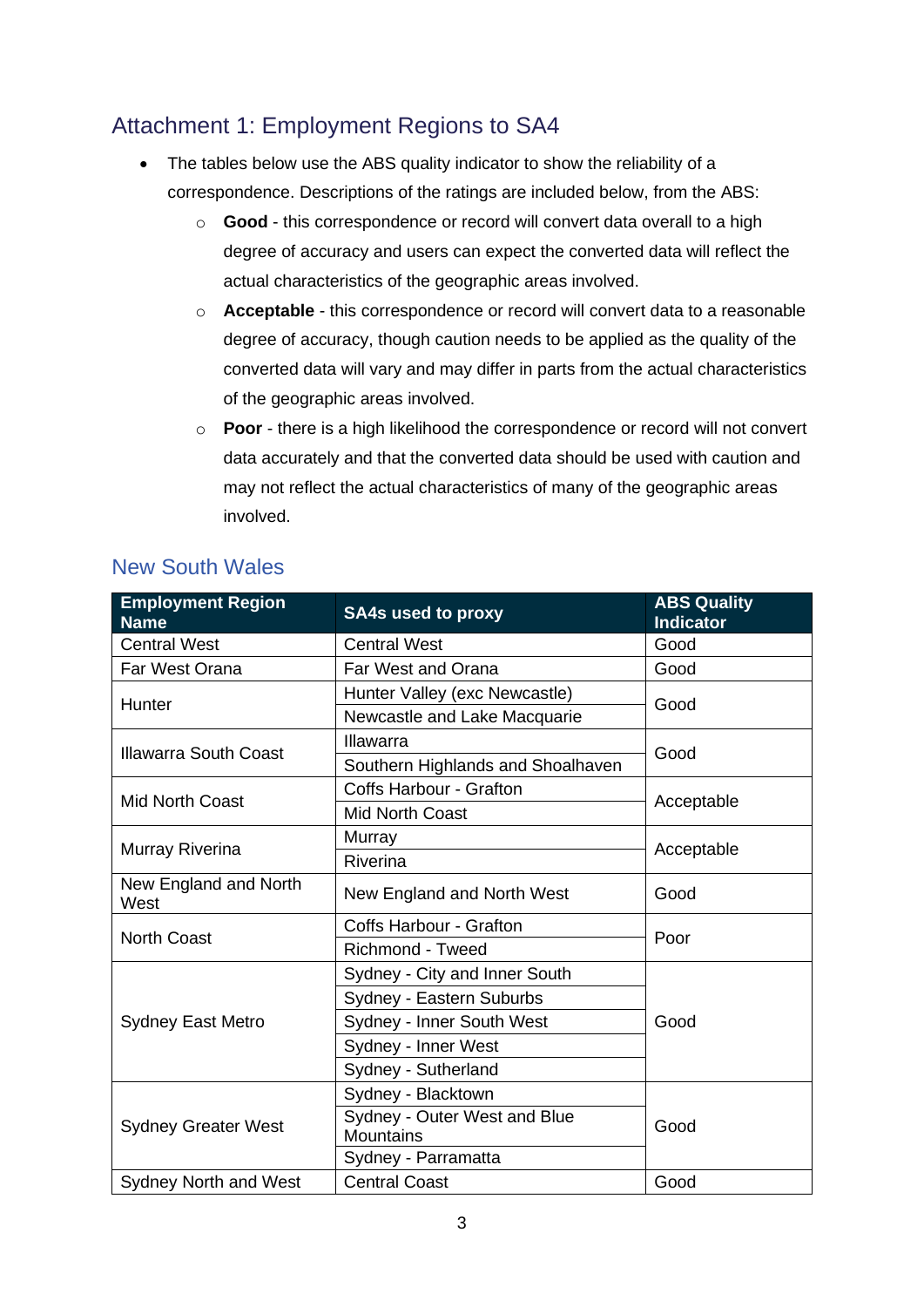| <b>Employment Region</b><br><b>Name</b> | <b>SA4s used to proxy</b>                 | <b>ABS Quality</b><br><b>Indicator</b> |
|-----------------------------------------|-------------------------------------------|----------------------------------------|
|                                         | Sydney - Baulkham Hills and<br>Hawkesbury |                                        |
|                                         | Sydney - North Sydney and Hornsby         |                                        |
|                                         | Sydney - Northern Beaches                 |                                        |
|                                         | Sydney - Ryde                             |                                        |
|                                         | Sydney - Outer South West                 |                                        |
| <b>Sydney South West</b>                | Sydney - South West                       | Acceptable                             |
|                                         | <b>Richmond - Tweed</b>                   |                                        |

#### Victoria

| <b>Employment Region Name</b> | <b>SA4s used to proxy</b>            | <b>ABS Quality</b><br><b>Indicator</b> |  |
|-------------------------------|--------------------------------------|----------------------------------------|--|
| <b>Ballarat</b>               | <b>Ballarat</b>                      | Good                                   |  |
| <b>Barwon</b>                 | Geelong                              | Good                                   |  |
| Bendigo                       | Bendigo                              | Good                                   |  |
| Gippsland                     | Latrobe - Gippsland                  | Good                                   |  |
|                               | Hume                                 | Good                                   |  |
| Goulburn/Murray               | Shepparton                           |                                        |  |
|                               | Melbourne - Inner                    |                                        |  |
| Inner Metropolitan Melbourne  | Melbourne - Inner East               | Good                                   |  |
|                               | Melbourne - Inner South              |                                        |  |
|                               | Melbourne - North East               | Good                                   |  |
| North Eastern Melbourne       | Melbourne - Outer East               |                                        |  |
| North Western Melbourne       | Melbourne - North West               | Good                                   |  |
| South Coast of Victoria       | <b>Warrnambool and South</b><br>West | Good                                   |  |
| South Eastern Melbourne and   | Melbourne - South East               |                                        |  |
| Peninsula                     | Mornington Peninsula                 | Good                                   |  |
| <b>Western Melbourne</b>      | Melbourne - West                     | Good                                   |  |
| Wimmera Mallee                | <b>North West</b>                    | Good                                   |  |

#### **Queensland**

| <b>Employment Region</b><br><b>Name</b> | <b>SA4s used to proxy</b> | <b>ABS Quality</b><br><b>Indicator</b> |
|-----------------------------------------|---------------------------|----------------------------------------|
|                                         | <b>Brisbane - East</b>    |                                        |
| Brisbane - South & East                 | <b>Brisbane - South</b>   | Good                                   |
|                                         | Logan - Beaudesert        |                                        |
| Cairns                                  | Cairns                    | Good                                   |
|                                         | Darling Downs -           |                                        |
| Darling Downs                           | Maranoa                   | Good                                   |
|                                         | Toowoomba                 |                                        |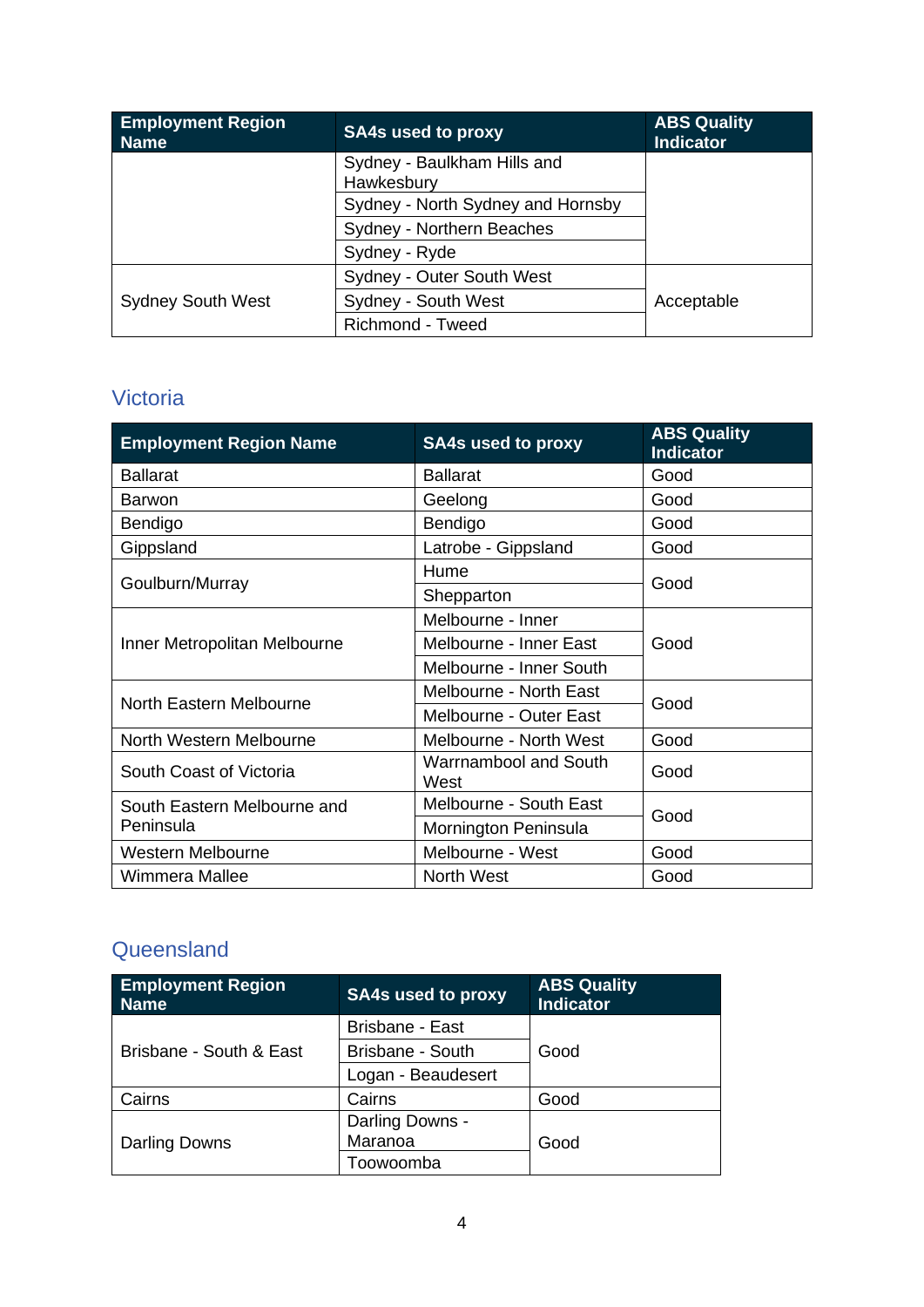| <b>Employment Region</b><br><b>Name</b> | <b>SA4s used to proxy</b>  | <b>ABS Quality</b><br><b>Indicator</b> |  |
|-----------------------------------------|----------------------------|----------------------------------------|--|
| <b>Gold Coast</b>                       | <b>Gold Coast</b>          | Good                                   |  |
|                                         | Brisbane - North           |                                        |  |
| Somerset                                | <b>Brisbane Inner City</b> | Good                                   |  |
|                                         | Moreton Bay - North        |                                        |  |
|                                         | Moreton Bay - South        |                                        |  |
| Townsville                              | <b>Townsville</b>          | Good                                   |  |
| Wide Bay and Sunshine                   | <b>Sunshine Coast</b>      | Good                                   |  |
| Coast                                   | Wide Bay                   |                                        |  |
|                                         | Brisbane - West            |                                        |  |
| Wivenhoe                                | Ipswich                    | Good                                   |  |

#### South Australia

| <b>Employment Region</b><br><b>Name</b> | <b>SA4s used to proxy</b>             | <b>ABS Quality Indicator</b> |
|-----------------------------------------|---------------------------------------|------------------------------|
| Adelaide North                          | Adelaide - North                      | Good                         |
|                                         | Adelaide - West                       |                              |
|                                         | Adelaide - Central and                |                              |
| Adelaide South                          | <b>Hills</b>                          | Good                         |
|                                         | Adelaide - South                      |                              |
| Mid North SA                            | Barossa - Yorke - Mid<br><b>North</b> | Good                         |
| Murray and South East                   | South Australia - South               | Poor                         |
|                                         | East                                  |                              |
| North-West Country SA                   | South Australia -                     | Poor                         |
|                                         | Outback                               |                              |

#### Western Australia

| <b>Employment Region</b><br><b>Name</b> | <b>SA4s used to proxy</b>                | <b>ABS Quality Indicator</b> |
|-----------------------------------------|------------------------------------------|------------------------------|
| <b>Great Southern -</b><br>Wheatbelt    | Western Australia - Wheat<br><b>Belt</b> | Good                         |
| Mackay                                  | Mackay                                   | Good                         |
|                                         | Perth - Inner                            |                              |
| Perth - North                           | Perth - North East                       | Good                         |
|                                         | Perth - North West                       |                              |
|                                         | Mandurah                                 |                              |
| Perth - South                           | Perth - South East                       | Good                         |
|                                         | Perth - South West                       |                              |
| South West WA                           | <b>Bunbury</b>                           | Good                         |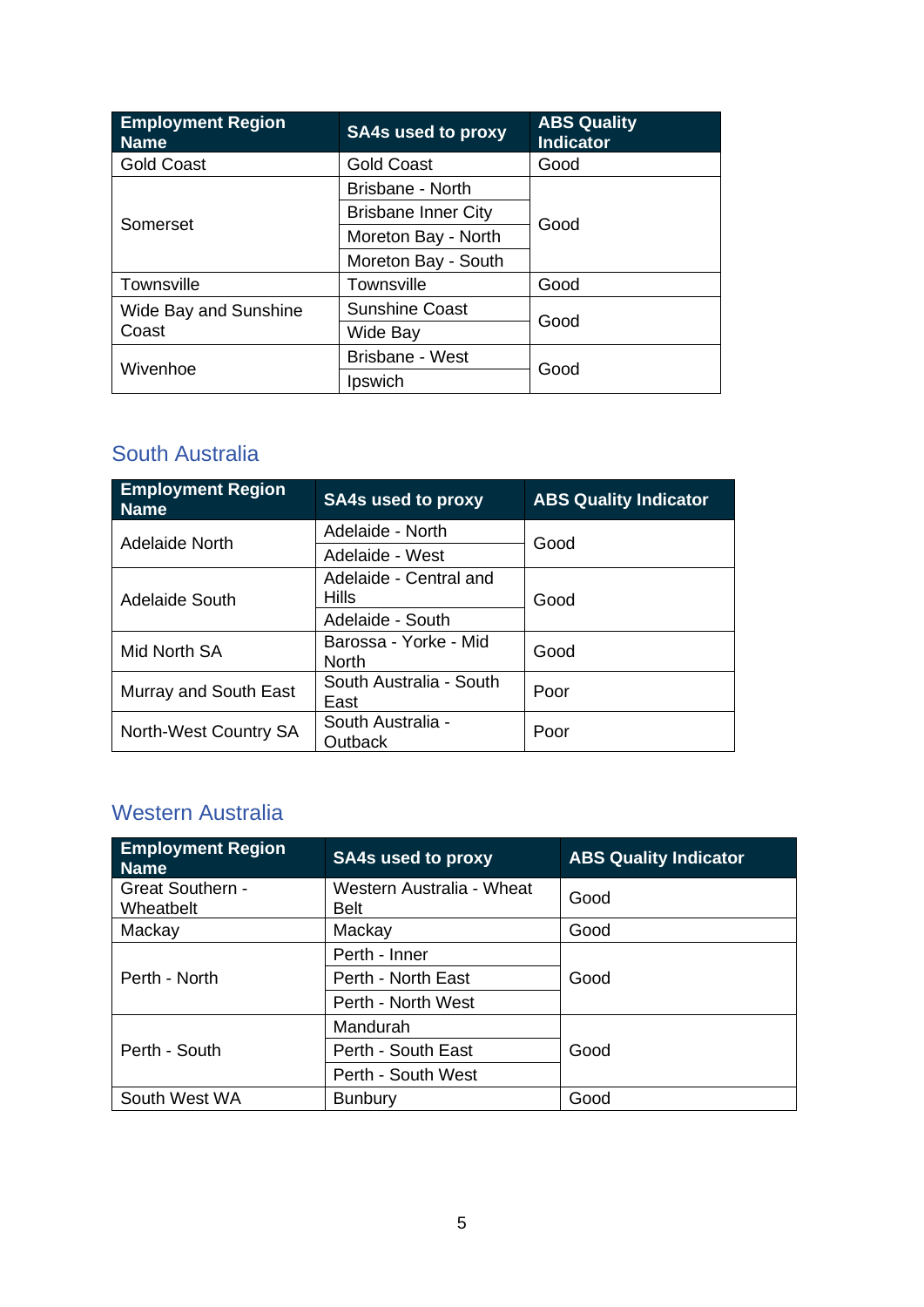#### Tasmania

| <b>Employment Region Name</b> SA4s used to proxy |                           | <b>ABS Quality Indicator</b> |
|--------------------------------------------------|---------------------------|------------------------------|
| <b>Hobart and Southern</b>                       | Hobart                    | Good                         |
| Tasmania                                         | South East                |                              |
| North and North Western                          | Launceston and North East |                              |
| Tasmania                                         | West and North West       | Good                         |

## Northern Territory

| <b>Employment Region</b> | <b>SA4s used</b> | <b>ABS Quality</b> |
|--------------------------|------------------|--------------------|
| <b>Name</b>              | to proxy         | <b>Indicator</b>   |
| Darwin                   | Darwin           | Poor               |

## Australian Capital Territory

| <b>Employment Region</b><br><b>Name</b> | <b>SA4s used to proxy</b>              | <b>ABS Quality Indicator</b> |
|-----------------------------------------|----------------------------------------|------------------------------|
| <b>Capital Region</b>                   | <b>Australian Capital</b><br>Territory | Good                         |
|                                         | <b>Capital Region</b>                  |                              |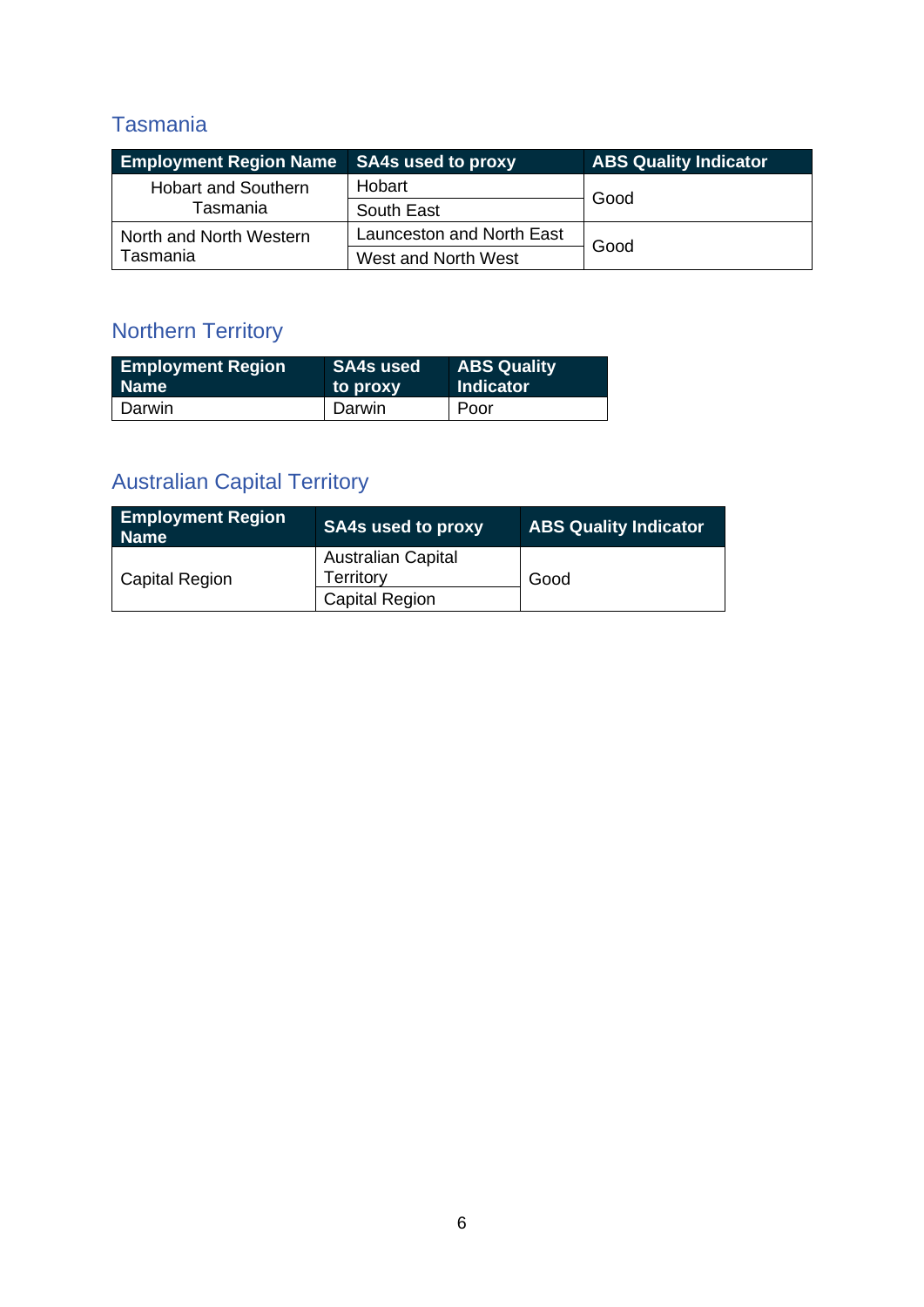# <span id="page-6-0"></span>Attachment 2: Employment Regions to Local Government Areas (LGAs)

#### New South Wales

| <b>Employment Region</b> | 2016 LGA                            |
|--------------------------|-------------------------------------|
|                          | Goulburn Mulwaree (A)               |
|                          | Hilltops (A)                        |
| <b>Capital Region</b>    | Queanbeyan-Palerang<br>Regional (A) |
|                          | Snowy Monaro Regional (A)           |
|                          | Upper Lachlan Shire (A)             |
|                          | Yass Valley (A)                     |
|                          | Bourke (A)                          |
|                          | Brewarrina (A)                      |
| CDP (NSW)                | Central Darling (A)                 |
|                          | Cobar (A)                           |
|                          | Bathurst Regional (A)               |
|                          | Bland (A)                           |
|                          | Blayney (A)                         |
|                          | Cabonne (A)                         |
|                          | Cowra (A)                           |
|                          | Forbes (A)                          |
|                          | Lachlan (A)                         |
| <b>Central West</b>      | Lithgow (C)                         |
|                          | Mid-Western Regional (A)            |
|                          | Oberon (A)                          |
|                          | Orange (C)                          |
|                          | Parkes (A)                          |
|                          | Warrumbungle Shire (A)              |
|                          | Weddin (A)                          |
|                          | Bogan (A)                           |
|                          | Broken Hill (C)                     |
|                          | Cabonne (A)                         |
|                          | Coonamble (A)                       |
|                          | Dubbo Regional (A)                  |
| <b>Far West Orana</b>    | Gilgandra (A)                       |
|                          | Narromine (A)                       |
|                          | Walgett (A)                         |
|                          | Warren (A)                          |
|                          | Warrumbungle Shire (A)              |
|                          | Western Plains Regional (A)         |
|                          | Cessnock (C)                        |
| Hunter                   | Dungog (A)                          |
|                          | Lake Macquarie (C)                  |

| <b>Employment Region</b> | 2016 LGA                             |  |
|--------------------------|--------------------------------------|--|
|                          | Maitland (C)                         |  |
|                          | Muswellbrook (A)                     |  |
|                          | Newcastle (C)                        |  |
|                          | Port Stephens (A)                    |  |
|                          | Singleton (A)                        |  |
|                          | Upper Hunter Shire (A)               |  |
|                          | Bega Valley (A)                      |  |
|                          | Eurobodalla (A)                      |  |
|                          | Kiama (A)                            |  |
| Illawarra South Coast    | Shellharbour (C)                     |  |
|                          | Shoalhaven (C)                       |  |
|                          | Wingecarribee (A)                    |  |
|                          | Wollongong (C)                       |  |
|                          | Bellingen (A)                        |  |
|                          | Coffs Harbour (C)                    |  |
|                          | Kempsey (A)                          |  |
| <b>Mid North Coast</b>   | Mid-Coast (A)                        |  |
|                          | Nambucca (A)                         |  |
|                          | Port Macquarie-Hastings<br>(A)       |  |
|                          | Unincorporated NSW                   |  |
|                          | Balranald (A)                        |  |
|                          | Berrigan (A)                         |  |
|                          | Carrathool (A)                       |  |
|                          | Coolamon (A)                         |  |
|                          | Cootamundra-Gundagai<br>Regional (A) |  |
|                          | Edward River (A)                     |  |
|                          | Federation (A)                       |  |
|                          | Greater Hume Shire (A)               |  |
|                          | Griffith (C)                         |  |
| <b>Murray Riverina</b>   | Gundagai (A)                         |  |
|                          | Hay (A)                              |  |
|                          | Junee (A)                            |  |
|                          | Leeton (A)                           |  |
|                          | Lockhart (A)                         |  |
|                          | Murray River (A)                     |  |
|                          | Murrumbidgee (A)                     |  |
|                          | Narrandera (A)                       |  |
|                          | Snowy Valleys (A)                    |  |
|                          | Temora (A)                           |  |
|                          | Wagga Wagga (C)                      |  |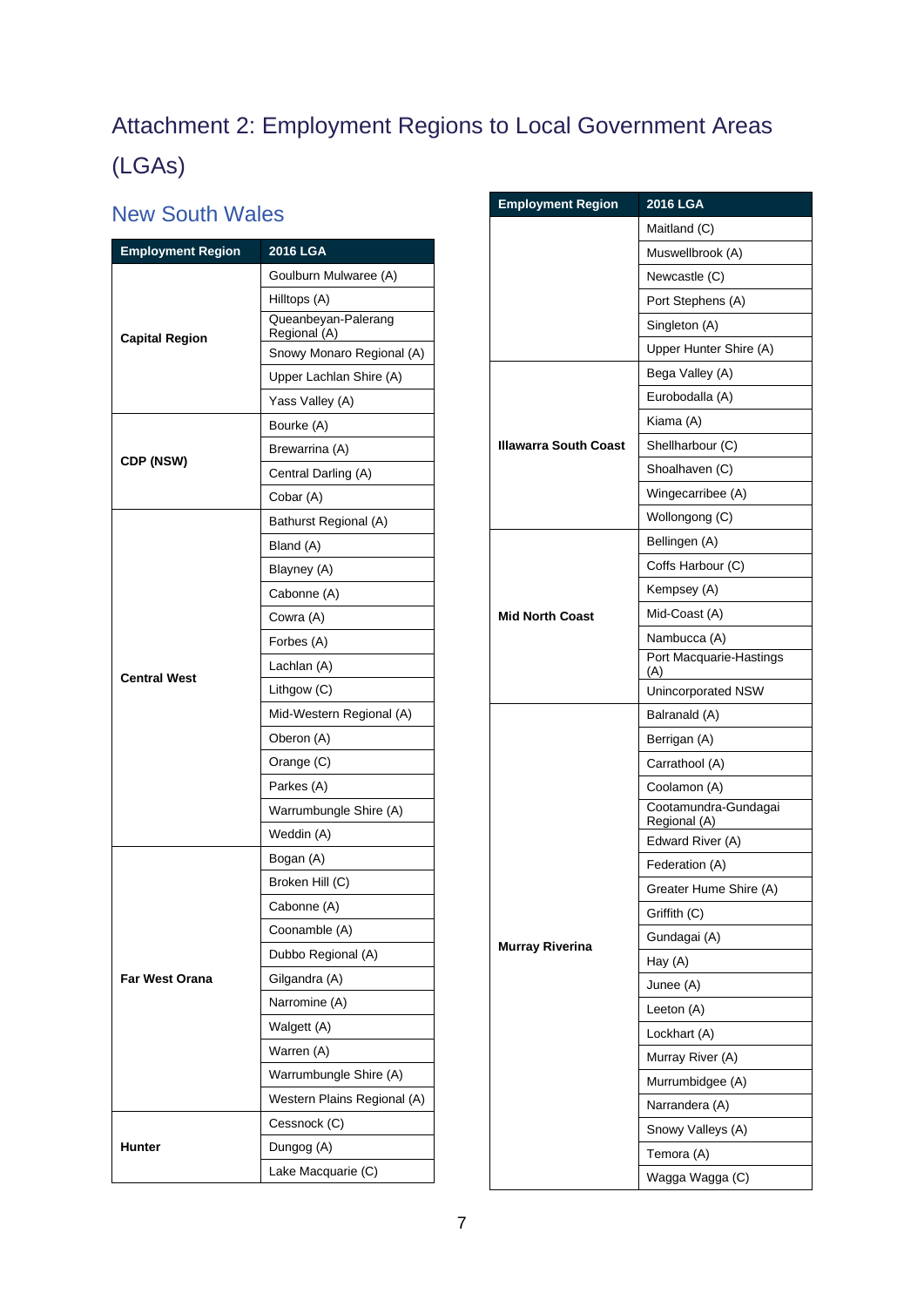| <b>Employment Region</b>                    | 2016 LGA                 |
|---------------------------------------------|--------------------------|
|                                             | Armidale Regional (A)    |
|                                             | Glen Innes Severn (A)    |
|                                             | Gunnedah (A)             |
|                                             | Gwydir (A)               |
| <b>New England and</b><br><b>North West</b> | Inverell (A)             |
|                                             | Liverpool Plains (A)     |
|                                             | Moree Plains (A)         |
|                                             | Narrabri (A)             |
|                                             | Tamworth Regional (A)    |
|                                             | Tenterfield (A)          |
|                                             | Uralla (A)               |
|                                             | Walcha (A)               |
|                                             | Ballina (A)              |
|                                             | Byron (A)                |
|                                             | Clarence Valley (A)      |
| <b>North Coast</b>                          | Kyogle (A)               |
|                                             | Lismore (C)              |
|                                             | Richmond Valley (A)      |
|                                             | Tweed (A)                |
|                                             | Bayside (A)              |
|                                             | Botany Bay (C)           |
|                                             | Burwood (A)              |
|                                             | Canada Bay (A)           |
|                                             | Canterbury-Bankstown (A) |
|                                             | Georges River (A)        |
|                                             | Inner West (A)           |
| <b>Sydney East Metro</b>                    | Randwick (C)             |
|                                             | Rockdale (C)             |
|                                             | Strathfield (A)          |
|                                             | Sutherland Shire (A)     |
|                                             | Sydney (C)               |
|                                             | Waverley (A)             |
|                                             | Woollahra (A)            |
|                                             | Blacktown (C)            |
|                                             | Blue Mountains (C)       |
|                                             | Canterbury-Bankstown (A) |
|                                             | Cumberland (A)           |
|                                             | Fairfield (C)            |
| <b>Sydney Greater West</b>                  | Hawkesbury (C)           |
|                                             | Parramatta (C)           |
|                                             | Penrith (C)              |
|                                             | The Hills Shire (A)      |
|                                             |                          |

| <b>Employment Region</b>        | <b>2016 LGA</b>          |
|---------------------------------|--------------------------|
| <b>Sydney North and</b><br>West | Central Coast (C) (NSW)  |
|                                 | Hawkesbury (C)           |
|                                 | Hornsby (A)              |
|                                 | Hunters Hill (A)         |
|                                 | Ku-ring-gai (A)          |
|                                 | Lane Cove (A)            |
|                                 | Mosman (A)               |
|                                 | North Sydney (A)         |
|                                 | Northern Beaches (A)     |
|                                 | Parramatta (C)           |
|                                 | Ryde (C)                 |
|                                 | The Hills Shire (A)      |
|                                 | Willoughby (C)           |
|                                 | Camden (A)               |
| <b>Sydney South West</b>        | Campbelltown (C) (NSW)   |
|                                 | Canterbury-Bankstown (A) |
|                                 | Fairfield (C)            |
|                                 | Liverpool (C)            |
|                                 | Wollondilly (A)          |

### Victoria

| <b>Employment Region</b> | <b>2016 LGA</b>                  |
|--------------------------|----------------------------------|
|                          | Ararat (RC)                      |
|                          | Ballarat (C)                     |
|                          | <b>Central Goldfields</b><br>(S) |
| <b>Ballarat</b>          | Golden Plains (S)                |
|                          | Hepburn (S)                      |
|                          | Moorabool (S)                    |
|                          | Pyrenees (S)                     |
|                          | Golden Plains (S)                |
| <b>Barwon</b>            | <b>Greater Geelong</b><br>(C)    |
|                          | Queenscliffe (B)                 |
|                          | Surf Coast (S)                   |
|                          | Greater Bendigo<br>(C)           |
|                          | Loddon (S)                       |
| <b>Bendigo</b>           | Macedon Ranges<br>(S)            |
|                          | Mount Alexander<br>(S)           |
|                          | Bass Coast (S)                   |
|                          | Baw Baw (S)                      |
| Gippsland                | East Gippsland (S)               |
|                          | Latrobe (C) (Vic.)               |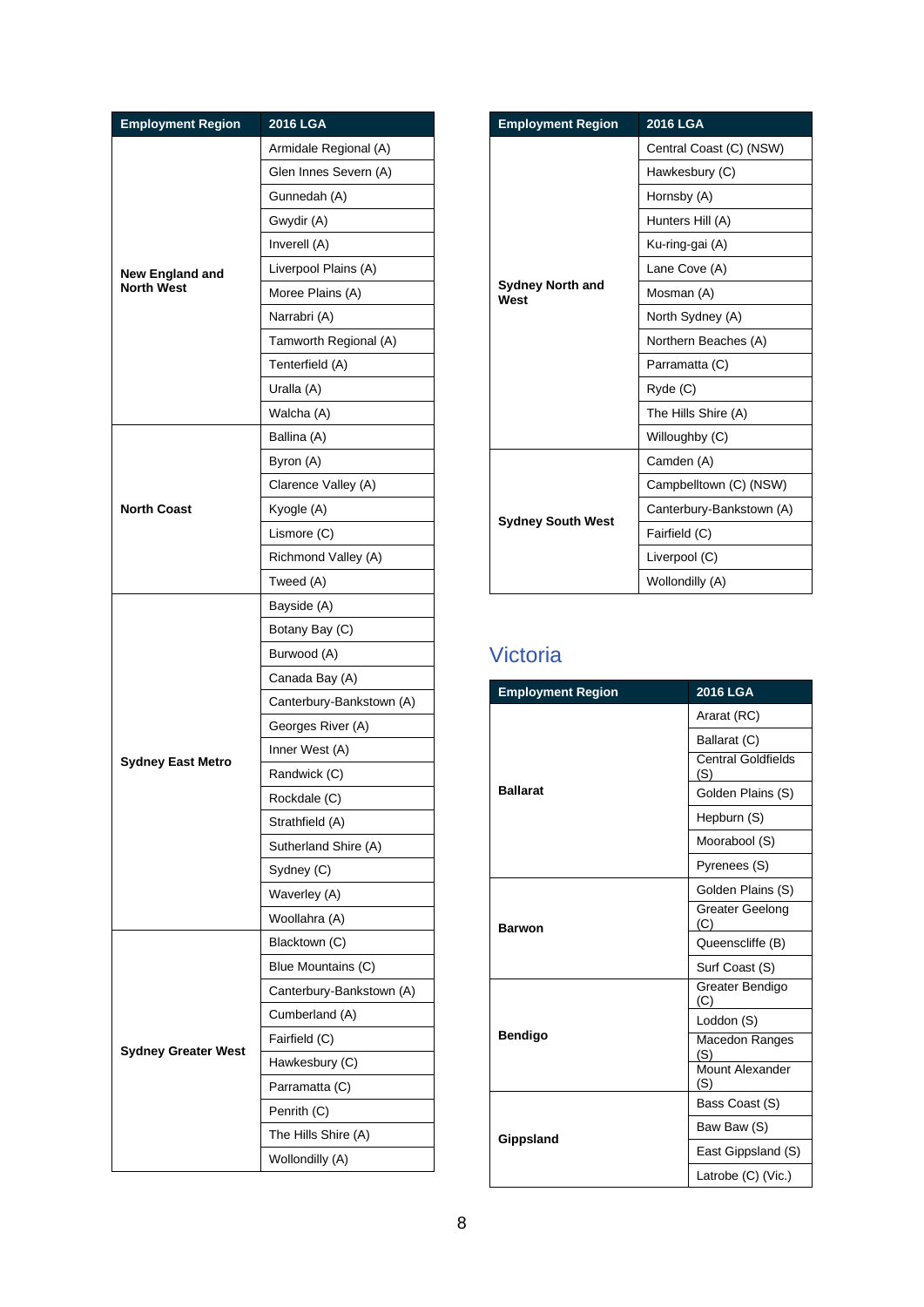| <b>Employment Region</b>       | 2016 LGA                  |
|--------------------------------|---------------------------|
|                                | South Gippsland<br>(S)    |
|                                | Unincorporated Vic        |
|                                | Wellington (S)            |
|                                | Albury (C)                |
|                                | Alpine (S)                |
|                                | Benalla (RC)              |
|                                | Campaspe (S)              |
|                                | Greater<br>Shepparton (C) |
|                                | Indigo (S)                |
|                                | Mansfield (S)             |
| Goulburn/Murray                | Mitchell (S)              |
|                                | Moira (S)                 |
|                                | Murrindindi (S)           |
|                                | Strathbogie (S)           |
|                                | Towong (S)                |
|                                | Wangaratta (RC)           |
|                                | Wodonga (C)               |
|                                | Bayside (C)               |
|                                | Boroondara (C)            |
|                                | Darebin (C)               |
|                                | Glen Eira (C)             |
|                                | Kingston (C) (Vic.)       |
|                                | Manningham (C)            |
| Inner Metropolitan Melbourne   | Melbourne (C)             |
|                                | Moonee Valley (C)         |
|                                | Moreland (C)              |
|                                | Port Phillip (C)          |
|                                | Stonnington (C)           |
|                                | Whitehorse (C)            |
|                                | Yarra (C)                 |
|                                | Banyule (C)               |
|                                | Darebin (C)               |
|                                | $K$ nox $(C)$             |
|                                | Manningham (C)            |
|                                | Maroondah (C)             |
| <b>North Eastern Melbourne</b> | Mitchell (S)              |
|                                | Murrindindi (S)           |
|                                | Nillumbik (S)             |
|                                | Whitehorse (C)            |
|                                | Whittlesea (C)            |
|                                | Yarra Ranges (S)          |
|                                | Brimbank (C)              |
| North Western Melbourne        | Hume (C)                  |

| <b>Employment Region</b>                 | 2016 LGA                    |
|------------------------------------------|-----------------------------|
|                                          | Macedon Ranges<br>(S)       |
|                                          | Melton (C)                  |
|                                          | Moonee Valley (C)           |
|                                          | Moreland (C)                |
|                                          | Colac-Otway (S)             |
|                                          | Corangamite (S)             |
|                                          | Glenelg (S)                 |
| <b>South Coast of Victoria</b>           | Moyne (S)                   |
|                                          | Southern<br>Grampians (S)   |
|                                          | Warrnambool (C)             |
|                                          | Cardinia (S)                |
|                                          | Casey (C)                   |
|                                          | Frankston (C)               |
| South Eastern Melbourne and<br>Peninsula | Greater<br>Dandenong (C)    |
|                                          | Kingston (C) (Vic.)         |
|                                          | Monash (C)                  |
|                                          | Mornington<br>Peninsula (S) |
|                                          | Brimbank (C)                |
|                                          | Hobsons Bay (C)             |
| Western Melbourne                        | Maribyrnong (C)             |
|                                          | Melton (C)                  |
|                                          | Moorabool (S)               |
|                                          | Wyndham (C)                 |
|                                          | Ararat (RC)                 |
|                                          | Buloke (S)                  |
|                                          | Gannawarra (S)              |
|                                          | Hindmarsh (S)               |
|                                          | Horsham (RC)                |
| <b>Wimmera Mallee</b>                    | Mildura (RC)                |
|                                          | Northern<br>Grampians (S)   |
|                                          | Swan Hill (RC)              |
|                                          | Wentworth (A)               |
|                                          | West Wimmera (S)            |
|                                          | Yarriambiack (S)            |

#### **Queensland**

| <b>Employment Region</b>   | <b>2016 LGA</b> |
|----------------------------|-----------------|
|                            | Brisbane (C)    |
| <b>Brisbane South East</b> | Logan $(C)$     |
|                            | Redland (C)     |
|                            | Scenic Rim (R)  |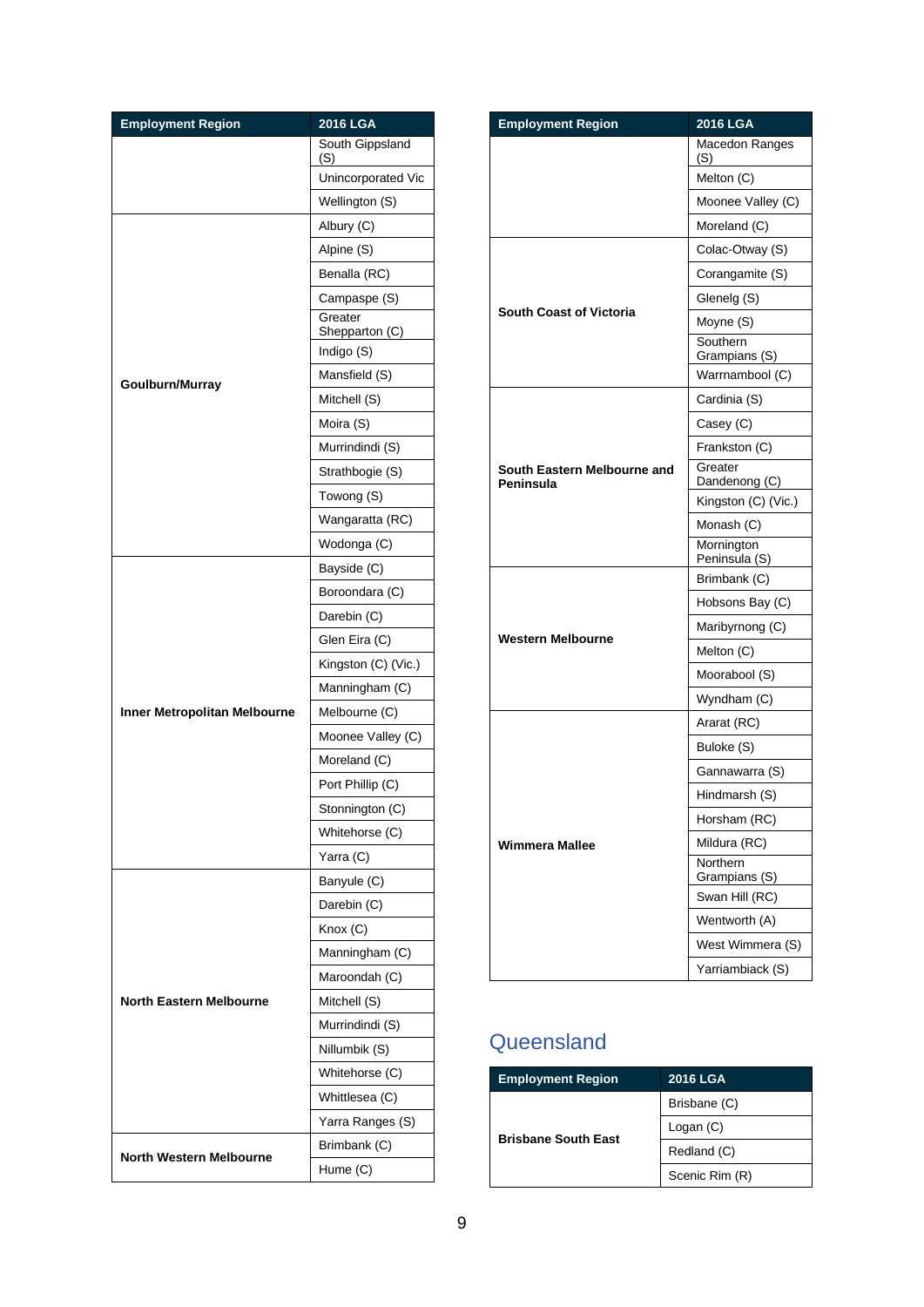| <b>Employment Region</b> | 2016 LGA                 |
|--------------------------|--------------------------|
|                          | Cairns (R)               |
|                          | Cassowary Coast (R)      |
|                          | Douglas (S)              |
| Cairns                   | Mareeba (S)              |
|                          | Tablelands (R)           |
|                          | Yarrabah (S)             |
|                          | Aurukun (S)              |
|                          | Barcaldine (R)           |
|                          | Barcoo (S)               |
|                          | Blackall-Tambo (R)       |
|                          | Boulia (S)               |
|                          | Bulloo (S)               |
|                          | Carpentaria (S)          |
|                          | Cloncurry (S)            |
|                          | Cook (S)                 |
|                          | Diamantina (S)           |
|                          | Doomadgee (S)            |
|                          | Flinders (S) (Qld)       |
| CDP (Qld)                | Hope Vale (S)            |
|                          | Longreach (R)            |
|                          | Maranoa (R)              |
|                          | McKinlay (S)             |
|                          | Mount Isa (C)            |
|                          | Murweh (S)               |
|                          | Northern Peninsula       |
|                          | Area (R)<br>Paroo (S)    |
|                          | Quilpie (S)              |
|                          | Richmond (S)             |
|                          | Torres Strait Island (R) |
|                          | Weipa (T)                |
|                          | Winton (S)               |
|                          | Balonne (S)              |
|                          | Goondiwindi (R)          |
|                          | Lockyer Valley (R)       |
| <b>Darling Downs</b>     | Maranoa (R)              |
|                          | Southern Downs (R)       |
|                          | Toowoomba (R)            |
|                          | Western Downs (R)        |
|                          | Banana (S)               |
|                          | Central Highlands (R)    |
| Fitzroy                  | (Qld)                    |
|                          | Gladstone (R)            |
|                          | Livingstone (S)          |
|                          | Rockhampton (R)          |

| <b>Employment Region</b>     | 2016 LGA            |
|------------------------------|---------------------|
|                              | Woorabinda (S)      |
| <b>Gold Coast</b>            | Gold Coast (C)      |
|                              | Scenic Rim (R)      |
|                              | Tweed (A)           |
|                              | Isaac(R)            |
| <b>Mackay</b>                | Mackay (R)          |
|                              | Whitsunday (R)      |
|                              | Burke (S)           |
|                              | Croydon (S)         |
|                              | Etheridge (S)       |
|                              | Kowanyama (S)       |
|                              | Lockhart River (S)  |
|                              | Mapoon (S)          |
| na                           | Mornington (S)      |
|                              | Napranum (S)        |
|                              | Palm Island (S)     |
|                              | Pormpuraaw (S)      |
|                              | Torres (S)          |
|                              | Wujal Wujal (S)     |
|                              | Brisbane (C)        |
| Somerset                     | Moreton Bay (R)     |
|                              | Somerset (R)        |
|                              | Burdekin (S)        |
|                              | Charters Towers (R) |
| <b>Townsville</b>            | Hinchinbrook (S)    |
|                              | Mount Isa (C)       |
|                              | Townsville (C)      |
|                              | Bundaberg (R)       |
|                              | Cherbourg (S)       |
|                              | Fraser Coast (R)    |
| <b>Wide Bay and Sunshine</b> | Gympie (R)          |
| Coast                        | Noosa (S)           |
|                              | North Burnett (R)   |
|                              | South Burnett (R)   |
|                              | Sunshine Coast (R)  |
|                              | Brisbane (C)        |
|                              | Ipswich (C)         |
| Wivenhoe                     | Lockyer Valley (R)  |
|                              | Scenic Rim (R)      |
|                              | Somerset (R)        |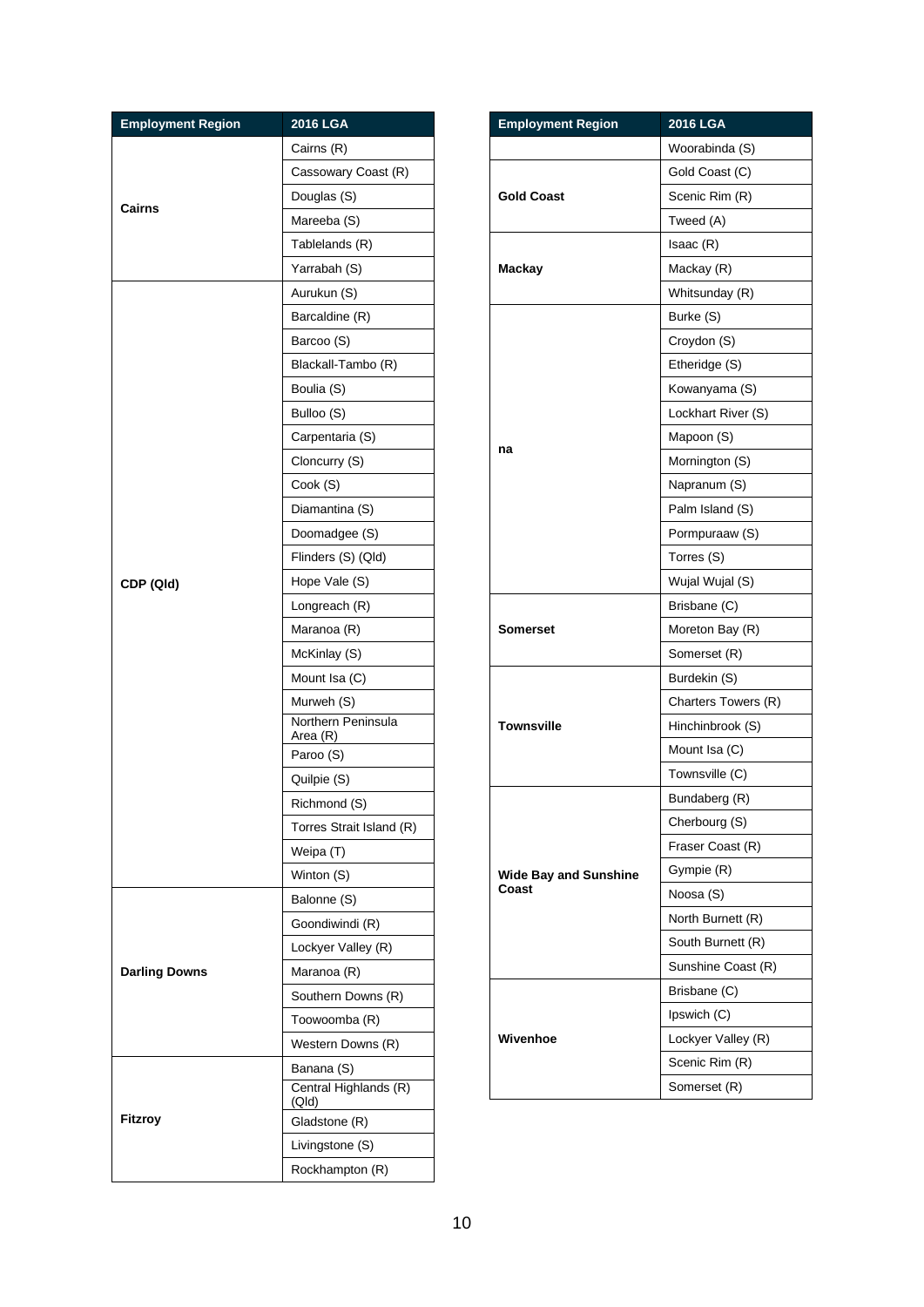#### South Australia

| <b>Employment Region</b> | 2016 LGA                          |
|--------------------------|-----------------------------------|
|                          | Charles Sturt (C)                 |
|                          | Gawler (T)                        |
|                          | Light (RegC)                      |
|                          | Mallala (DC)                      |
|                          | Playford (C)                      |
| <b>Adelaide North</b>    | Port Adelaide Enfield (C)         |
|                          | Salisbury (C)                     |
|                          | Tea Tree Gully (C)                |
|                          | Unincorporated SA                 |
|                          | West Torrens (C)                  |
|                          | Adelaide (C)                      |
|                          | Adelaide Hills (DC)               |
|                          | Alexandrina (DC)                  |
|                          | Burnside (C)                      |
|                          | Campbelltown (C) (SA)             |
|                          | Holdfast Bay (C)                  |
|                          | Kangaroo Island (DC)              |
|                          | Marion (C)                        |
| <b>Adelaide South</b>    | Mitcham (C)                       |
|                          | Mount Barker (DC)                 |
|                          | Norwood Payneham St<br>Peters (C) |
|                          | Onkaparinga (C)                   |
|                          | Prospect (C)                      |
|                          | Unley (C)                         |
|                          | Victor Harbor (C)                 |
|                          | Walkerville (M)                   |
|                          | Yankalilla (DC)                   |
|                          | Anangu Pitjantjatjara (AC)        |
|                          | Ceduna (DC)                       |
|                          | Cleve (DC)                        |
|                          | Coober Pedy (DC)                  |
|                          | Elliston (DC)                     |
|                          | Flinders Ranges (DC)              |
|                          | Franklin Harbour (DC)             |
| CDP (SA)                 | Kimba (DC)                        |
|                          | Lower Eyre Peninsula (DC)         |
|                          | Mount Remarkable (DC)             |
|                          | Roxby Downs (M)                   |
|                          | Streaky Bay (DC)                  |
|                          | Tumby Bay (DC)                    |
|                          | Unincorporated SA                 |
|                          | Wudinna (DC)                      |

| Adelaide Plains (DC)              |
|-----------------------------------|
| Barossa (DC)                      |
| Barunga West (DC)                 |
| Clare and Gilbert Valleys<br>(DC) |
| Copper Coast (DC)                 |
| Goyder (DC)                       |
| Light (RegC)                      |
| Mallala (DC)                      |
| Northern Areas (DC)               |
| Orroroo/Carrieton (DC)            |
| Peterborough (DC)                 |
| Port Pirie City and Dists (M)     |
| Wakefield (DC)                    |
| Yorke Peninsula (DC)              |
| Berri and Barmera (DC)            |
| Grant (DC)                        |
| Karoonda East Murray (DC)         |
| Kingston (DC) (SA)                |
| Loxton Waikerie (DC)              |
| Mid Murray (DC)                   |
| Mount Gambier (C)                 |
| Murray Bridge (RC)                |
| Naracoorte and Lucindale<br>(DC)  |
| Renmark Paringa (DC)              |
| Robe (DC)                         |
| Southern Mallee (DC)              |
| Tatiara (DC)                      |
| The Coorong (DC)                  |
| Wattle Range (DC)                 |
| Maralinga Tjarutja (AC)           |
| Port Augusta (C)                  |
| Port Lincoln (C)                  |
| Whyalla (C)                       |
|                                   |

## Western Australia

| <b>Employment Region</b> | <b>2016 LGA</b> |
|--------------------------|-----------------|
| Broome                   | Broome (S)      |
|                          | Ashburton (S)   |
|                          | Carnamah (S)    |
| CDP (WA)                 | Carnarvon (S)   |
|                          | Coolgardie (S)  |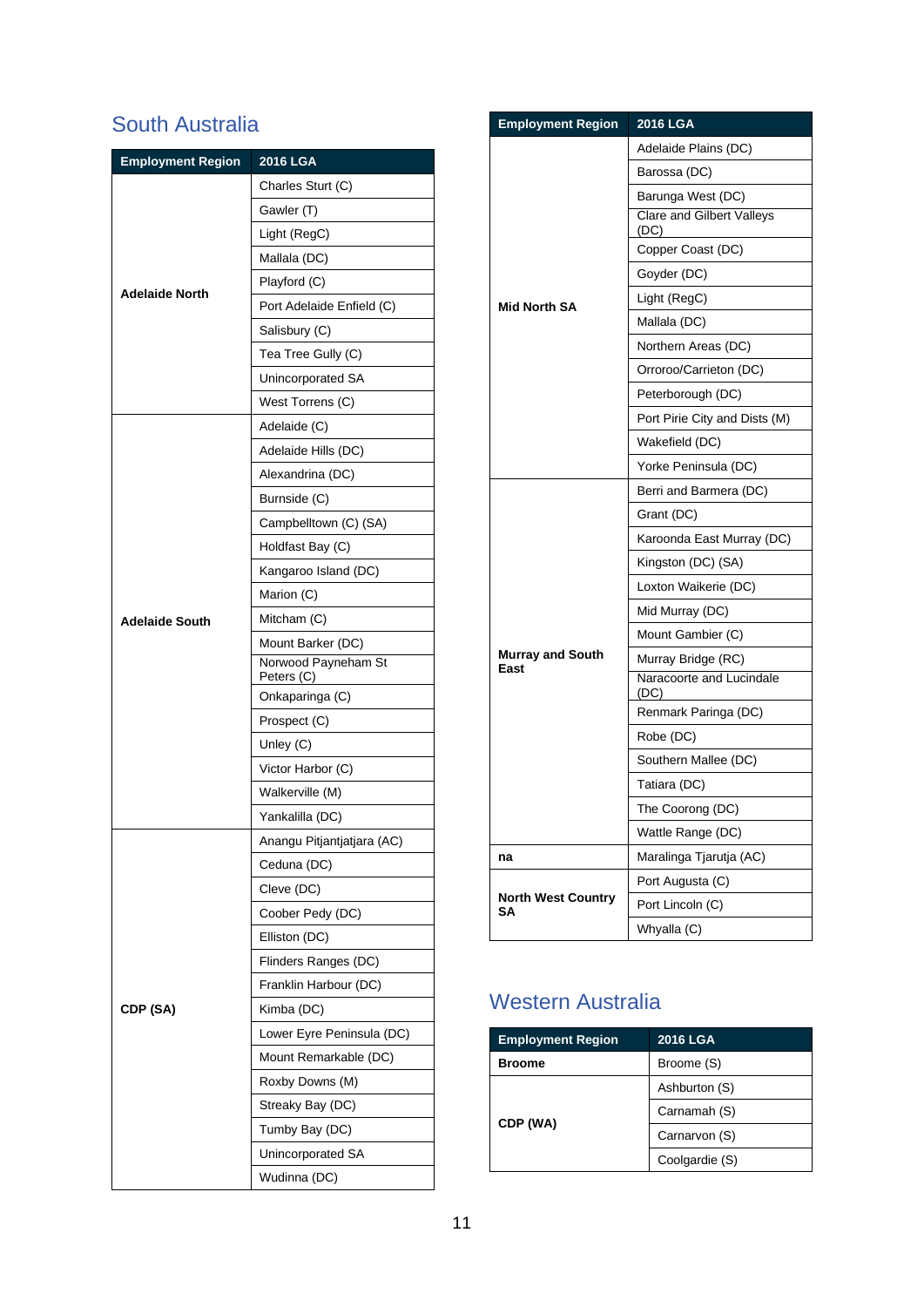| <b>Employment Region</b> | 2016 LGA                      |
|--------------------------|-------------------------------|
|                          | Coorow (S)                    |
|                          | Cue (S)                       |
|                          | Derby-West Kimberley (S)      |
|                          | Dundas (S)                    |
|                          | East Pilbara (S)              |
|                          | Esperance (S)                 |
|                          | Exmouth (S)                   |
|                          | Greater Geraldton (C)         |
|                          | Halls Creek (S)               |
|                          | Irwin (S)                     |
|                          | Kalgoorlie/Boulder (C)        |
|                          | Karratha (C)                  |
|                          | Laverton (S)                  |
|                          | Leonora (S)                   |
|                          | Meekatharra (S)               |
|                          | Menzies (S)                   |
|                          | Mingenew (S)                  |
|                          | Morawa (S)                    |
|                          | Mount Magnet (S)              |
|                          | Ngaanyatjarraku (S)           |
|                          | Northampton (S)               |
|                          | Perenjori (S)                 |
|                          | Port Hedland (T)              |
|                          | Ravensthorpe (S)              |
|                          | Sandstone (S)                 |
|                          | Shark Bay (S)                 |
|                          | Three Springs (S)             |
|                          | Upper Gascoyne (S)            |
|                          | Wiluna (S)                    |
|                          | Wyndham-East Kimberley<br>(S) |
|                          | Yalgoo (S)                    |
| <b>Esperance</b>         | Esperance (S)                 |
| Geraldton                | Greater Geraldton (C)         |
|                          | Albany (C)                    |
|                          | Beverley (S)                  |
|                          | Brookton (S)                  |
|                          | Broomehill-Tambellup (S)      |
| <b>Great Southern -</b>  | Bruce Rock (S)                |
| Wheatbelt                | Chittering (S)                |
|                          | Corrigin (S)                  |
|                          | Cranbrook (S)                 |
|                          | Cuballing (S)                 |
|                          | Cunderdin (S)                 |

| <b>Employment Region</b> | 2016 LGA            |
|--------------------------|---------------------|
|                          | Dalwallinu (S)      |
|                          | Dandaragan (S)      |
|                          | Denmark (S)         |
|                          | Dowerin (S)         |
|                          | Dumbleyung (S)      |
|                          | Gingin (S)          |
|                          | Gnowangerup (S)     |
|                          | Goomalling (S)      |
|                          | Jerramungup (S)     |
|                          | Katanning (S)       |
|                          | Kellerberrin (S)    |
|                          | Kent (S)            |
|                          | Kojonup (S)         |
|                          | Kondinin (S)        |
|                          | Koorda (S)          |
|                          | Kulin (S)           |
|                          | Lake Grace (S)      |
|                          | Merredin (S)        |
|                          | Moora (S)           |
|                          | Mount Marshall (S)  |
|                          | Mukinbudin (S)      |
|                          | Narembeen (S)       |
|                          | Narrogin (S)        |
|                          | Northam (S)         |
|                          | Nungarin (S)        |
|                          | Pingelly (S)        |
|                          | Plantagenet (S)     |
|                          | Quairading (S)      |
|                          | Tammin (S)          |
|                          | Toodyay (S)         |
|                          | Trayning (S)        |
|                          | Victoria Plains (S) |
|                          | Wagin (S)           |
|                          | Wandering (S)       |
|                          | West Arthur (S)     |
|                          | Westonia (S)        |
|                          | Wickepin (S)        |
|                          | Williams (S)        |
|                          | Wongan-Ballidu (S)  |
|                          | Woodanilling (S)    |
|                          | Wyalkatchem (S)     |
|                          | Yilgarn (S)         |
|                          | York (S)            |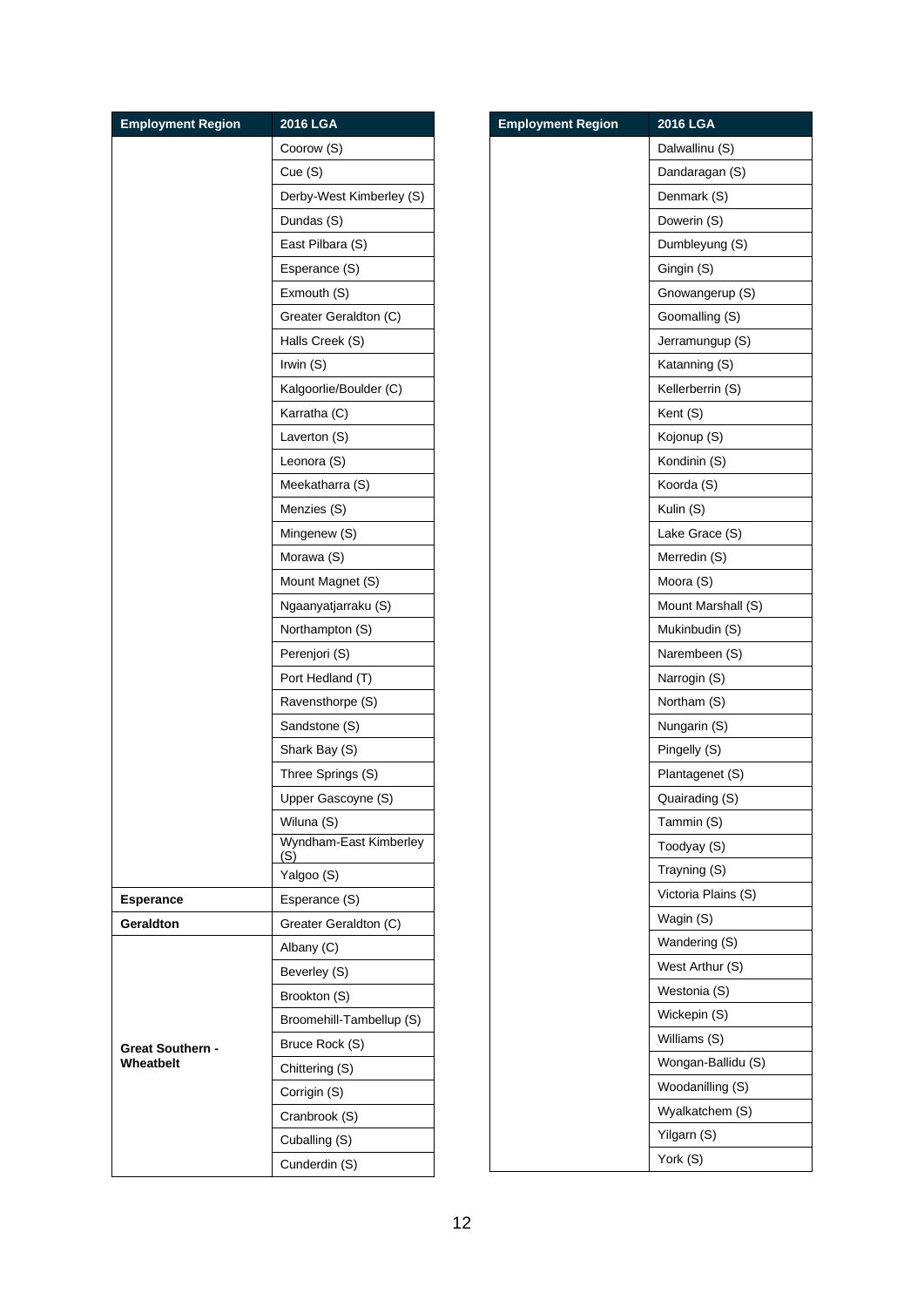| <b>Employment Region</b> | 2016 LGA                      |
|--------------------------|-------------------------------|
| Kalgoorlie               | Kalgoorlie/Boulder (C)        |
| na                       | Chapman Valley (S)            |
|                          | Murchison (S)                 |
|                          | Bassendean (T)                |
|                          | Bayswater (C)                 |
|                          | Cambridge (T)                 |
|                          | Claremont (T)                 |
|                          | Joondalup (C)                 |
|                          | Kalamunda (S)                 |
| <b>Perth North</b>       | Mundaring (S)                 |
|                          | Nedlands (C)                  |
|                          | Perth (C)                     |
|                          | Stirling (C)                  |
|                          | Subiaco (C)                   |
|                          | Swan (C)                      |
|                          | Vincent (C)                   |
|                          | Wanneroo (C)                  |
|                          | Armadale (C)                  |
|                          | Belmont (C)                   |
|                          | Boddington (S)                |
|                          | Canning (C)                   |
|                          | Cockburn (C)                  |
|                          | Cottesloe (T)                 |
|                          | East Fremantle (T)            |
|                          | Fremantle (C)                 |
|                          | Gosnells (C)                  |
|                          | Kalamunda (S)                 |
| <b>Perth South</b>       | Kwinana (C)                   |
|                          | Mandurah (C)                  |
|                          | Melville (C)                  |
|                          | Mosman Park (T)               |
|                          | Murray (S)                    |
|                          | Peppermint Grove (S)          |
|                          | Rockingham (C)                |
|                          | Serpentine-Jarrahdale (S)     |
|                          | South Perth (C)               |
|                          | Victoria Park (T)             |
|                          | Waroona (S)                   |
|                          | Augusta-Margaret River<br>(S) |
|                          | Boyup Brook (S)               |
| <b>South West WA</b>     | Bridgetown-Greenbushes<br>(S) |
|                          | Bunbury (C)                   |
|                          | Busselton (C)                 |

| <b>Employment Region</b> | <b>2016 LGA</b>         |
|--------------------------|-------------------------|
|                          | Capel (S)               |
|                          | Collie (S)              |
|                          | Dardanup (S)            |
|                          | Donnybrook-Balingup (S) |
|                          | Harvey (S)              |
|                          | Manjimup (S)            |
|                          | Nannup (S)              |

### Tasmania

| <b>Employment Region</b>       | 2016 LGA                        |
|--------------------------------|---------------------------------|
|                                | Brighton (M)                    |
|                                | Central Highlands (M)<br>(Tas.) |
|                                | Clarence (C)                    |
|                                | Derwent Valley (M)              |
|                                | Glamorgan/Spring<br>Bay (M)     |
| <b>Hobart and Southern</b>     | Glenorchy (C)                   |
| Tasmania                       | Hobart (C)                      |
|                                | Huon Valley (M)                 |
|                                | Kingborough (M)                 |
|                                | Sorell (M)                      |
|                                | Southern Midlands<br>(M)        |
|                                | Tasman (M)                      |
|                                | Break O'Day (M)                 |
|                                | Burnie (C)                      |
|                                | Central Coast (M)<br>(Tas.)     |
|                                | Circular Head (M)               |
|                                | Devonport (C)                   |
|                                | Dorset (M)                      |
|                                | Flinders (M) (Tas.)             |
| <b>North and North Western</b> | George Town (M)                 |
| Tasmania                       | Kentish (M)                     |
|                                | King Island (M)                 |
|                                | Latrobe (M) (Tas.)              |
|                                | Launceston (C)                  |
|                                | Meander Valley (M)              |
|                                | Northern Midlands (M)           |
|                                | Waratah/Wynyard (M)             |
|                                | West Coast (M)                  |
|                                | West Tamar (M)                  |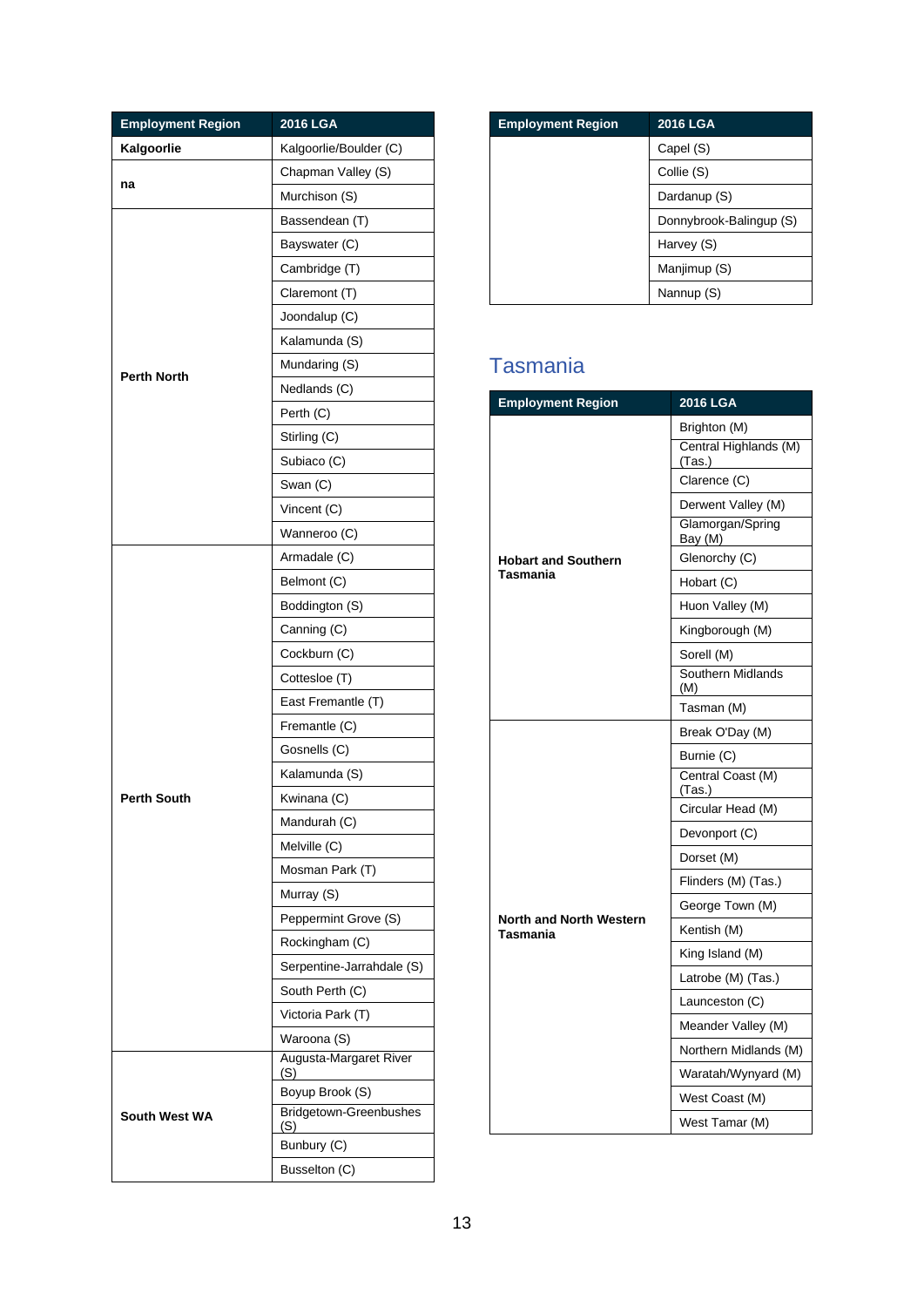## Northern Territory

| <b>Employment Region</b> | <b>2016 LGA</b>    |
|--------------------------|--------------------|
|                          | Alice Springs (T)  |
|                          | Barkly (R)         |
|                          | Coomalie (S)       |
|                          | East Arnhem (R)    |
|                          | Katherine (T)      |
|                          | Litchfield (M)     |
| CDP (NT)                 | MacDonnell (R)     |
|                          | Roper Gulf (R)     |
|                          | Unincorporated NT  |
|                          | Victoria Daly (R)  |
|                          | Wagait (S)         |
|                          | West Arnhem (R)    |
|                          | Alice Springs (T)  |
| Darwin                   | Darwin (C)         |
|                          | Palmerston (C)     |
|                          | Unincorporated NT  |
|                          | Belyuen (S)        |
| na                       | Central Desert (R) |
|                          | Tiwi Islands (R)   |
|                          | West Daly (R)      |

# Australian Capital Territory

| <b>Employment Region</b> 2016 LGA |                    |
|-----------------------------------|--------------------|
| <b>Capital Region</b>             | Unincorporated ACT |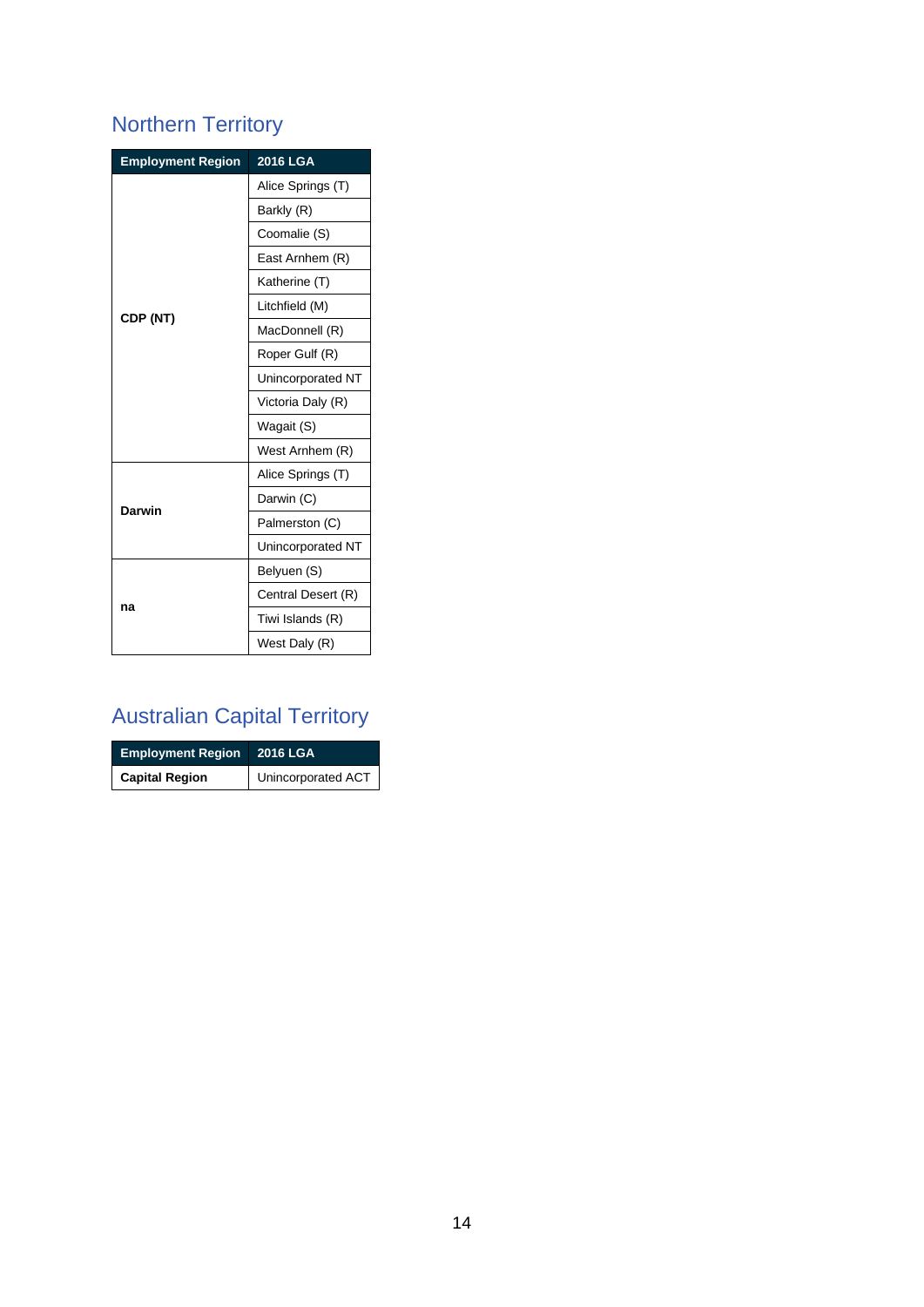## <span id="page-14-0"></span>Attachment 3: Employment Regions to IVI Regions

#### New South Wales

| <b>Employment Region</b>     | <b>IVI Region</b>                      |
|------------------------------|----------------------------------------|
| <b>Central West</b>          | <b>Bathurst &amp; Central West NSW</b> |
| Far West Orana               | Dubbo & Western NSW                    |
| Hunter                       | Newcastle & Hunter                     |
| <b>Illawarra South Coast</b> | Illawarra & South Coast                |
| <b>Mid North Coast</b>       | <b>NSW North Coast</b>                 |
| Murray Riverina              | Riverina & Murray                      |
| New England and North West   | <b>Tamworth and North West NSW</b>     |
| <b>North Coast</b>           | <b>NSW North Coast</b>                 |
| <b>Sydney East Metro</b>     | Sydney                                 |
| <b>Sydney Greater West</b>   | Sydney                                 |
| <b>Sydney North and West</b> | Sydney                                 |
| <b>Sydney South West</b>     | Sydney                                 |

#### Victoria

| <b>Employment Region</b>              | <b>IVI Region</b>                       |
|---------------------------------------|-----------------------------------------|
| <b>Ballarat</b>                       | <b>Ballarat &amp; Central Highlands</b> |
| Barwon                                | Geelong & Surf Coast                    |
| Bendigo                               | Bendigo & High Country                  |
| Gippsland                             | Gippsland                               |
| Goulburn/Murray                       | Bendigo & High Country                  |
| Inner Metropolitan Melbourne          | Melbourne                               |
| North Eastern Melbourne               | Melbourne                               |
| North Western Melbourne               | Melbourne                               |
| South Coast of Victoria               | Geelong & Surf Coast                    |
| South Eastern Melbourne and Peninsula | Melbourne                               |
| <b>Western Melbourne</b>              | Melbourne                               |
| Wimmera Mallee                        | Wimmera & Western                       |

#### **Queensland**

| <b>Employment Region</b>   | <b>IVI Region</b>                      |
|----------------------------|----------------------------------------|
| <b>Brisbane South East</b> | <b>Brisbane</b>                        |
| Cairns                     | <b>Far North Queensland</b>            |
| Darling Downs              | <b>Toowoomba and South West</b><br>QLD |
| Fitzroy                    | <b>Central Queensland</b>              |
| <b>Gold Coast</b>          | <b>Gold Coast</b>                      |
| Mackay                     | <b>Central Queensland</b>              |
| Somerset                   | <b>Brisbane</b>                        |
| Townsville                 | Far North Queensland                   |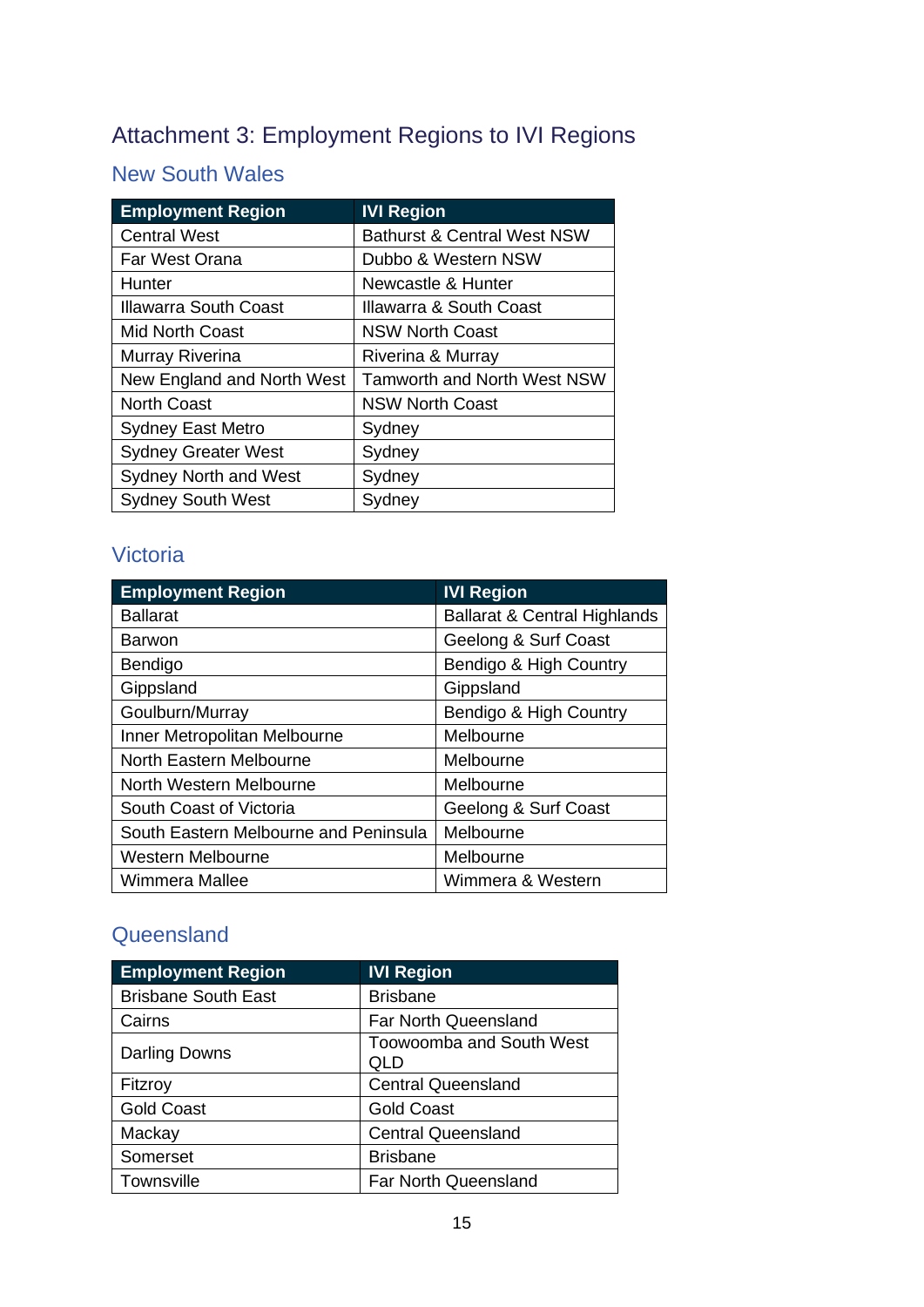| <b>Employment Region</b>                     | <b>IVI Region</b>               |
|----------------------------------------------|---------------------------------|
| Wide Bay and Sunshine Coast   Sunshine Coast |                                 |
| Wivenhoe                                     | <b>Toowoomba and South West</b> |

#### South Australia

| <b>Employment Region</b> | <b>IVI Region</b>                  |
|--------------------------|------------------------------------|
| <b>Adelaide North</b>    | Adelaide                           |
| Adelaide South           | Adelaide                           |
| Mid North SA             | Yorke Peninsula & Clare Valley     |
| Murray and South East    | Fleurieu Peninsula & Murray Mallee |
| North West Country SA    | Port Augusta & Eyre Peninsula      |

#### Western Australia

| <b>Employment Region</b>          | <b>IVI Region</b>        |
|-----------------------------------|--------------------------|
| <b>Broome</b>                     | Pilbara & Kimberley      |
| Esperance                         | Goldfields & Southern WA |
| Geraldton                         | Pilbara & Kimberley      |
| <b>Great Southern - Wheatbelt</b> | South West WA            |
| Kalgoorlie                        | Goldfields & Southern WA |
| Perth North                       | Perth                    |
| Perth South                       | Perth                    |
| South West WA                     | South West WA            |

#### Tasmania

| <b>Employment Region</b>            | <b>IVI Region</b>             |
|-------------------------------------|-------------------------------|
| <b>Hobart and Southern Tasmania</b> | <b>Hobart &amp; Southeast</b> |
|                                     | Tasmania                      |
| North and North Western Tasmania    | Launceston and Northeast      |
|                                     | Tasmania; North West          |
|                                     | Tasmania                      |

## Northern Territory

| <b>Employment Region IVI Region</b> |        |
|-------------------------------------|--------|
| l Darwin.                           | Darwin |